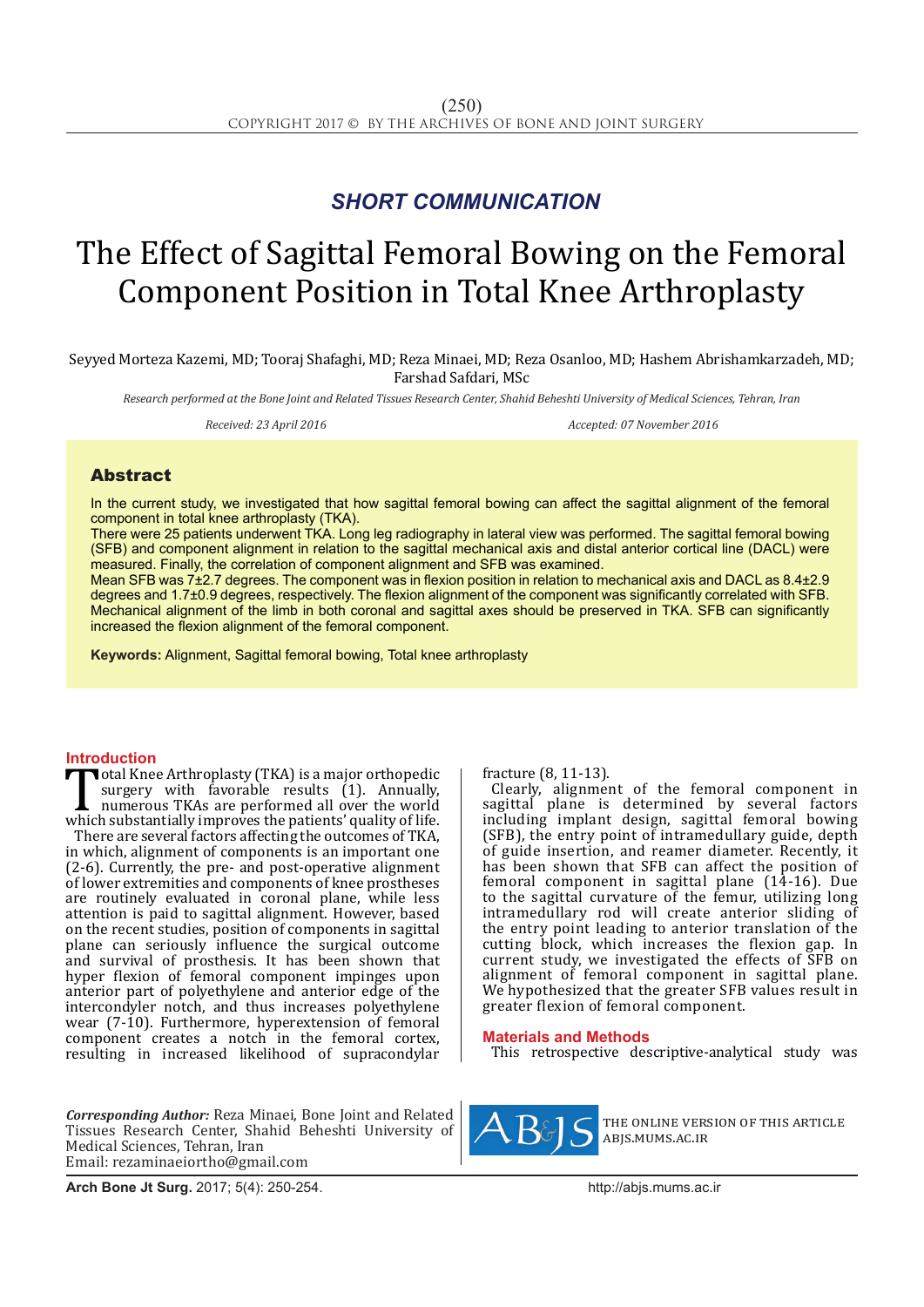THE ARCHIVES OF BONE AND JOINT SURGERY. ABJS.MUMS.AC.IR SAGITTAL FEMORAL BOWING IN TOTAL KNEE ARTHROPLASTY VOLUME 5. NUMBER 4. JULY 2017

conducted on 25 patients who had undergone TKA by the same surgeon (M.K) using the same prosthesis (cruciate retaining knee prosthesis, Stryker company, USA) from winter 2012 to winter 2013 in Akhtar Hospital. The patients with any history of fracture or previous hip, knee, or ankle surgery were excluded. The patients signed an informed consent. After clinical examinations, digital weight-bearing long leg radiography in true lateral view was performed.

On x-rays, the angle between tangents to distal and proximal anterior femoral cortices was measured as SFB [Figure 1;  $\alpha$  angle] (15). The perpendicular line to the plane where implant pegs were located was considered as implant alignment in sagittal plane [Figure 2]. In current study, two reference lines were used to evaluate the femoral component alignment; the first was the mechanical femoral axis in sagittal plane. There was no consensus on definition of this axis, however, we used the mechanical axis determined by implant manufacturer (Stryker Company). This axis is defined as the line



**Figure 1. The measurement method of sagittal femoral bowing (α angle) and sagittal mechanical axis of the femur (red line).**



**Figure 2. Implant alignment in sagittal plane (yellow line) and the distal anterior cortical line (red line).**

extending from the center of femoral head to a point one centimeter anterior to Blumensaat's line in sagittal plane [Figure 1; red line] (15). The second reference line was the distal anterior cortical line (DACL) drawn tangent to the anterior cortex of distal femur [Figure 2].

To assess position of femoral component in relation to each of these reference lines, the acute angle between these lines and component alignment line was measured as femoral component flexion. All measurements were performed by two orthopedists using Micro Dicom software. In a pilot study, inter observer and intra observer reliability were found greater than 0.9. The mean of two measurements was considered as the final value of component flexion. The correlation between values of SFB and femoral component flexion was determined using Pearson's correlation test. Statistical analyses were performed using SPSS statistical software (version 16.0) *P<0.05* was considered significant.

#### **Results**

Twenty five patients (11 males and 14 females) were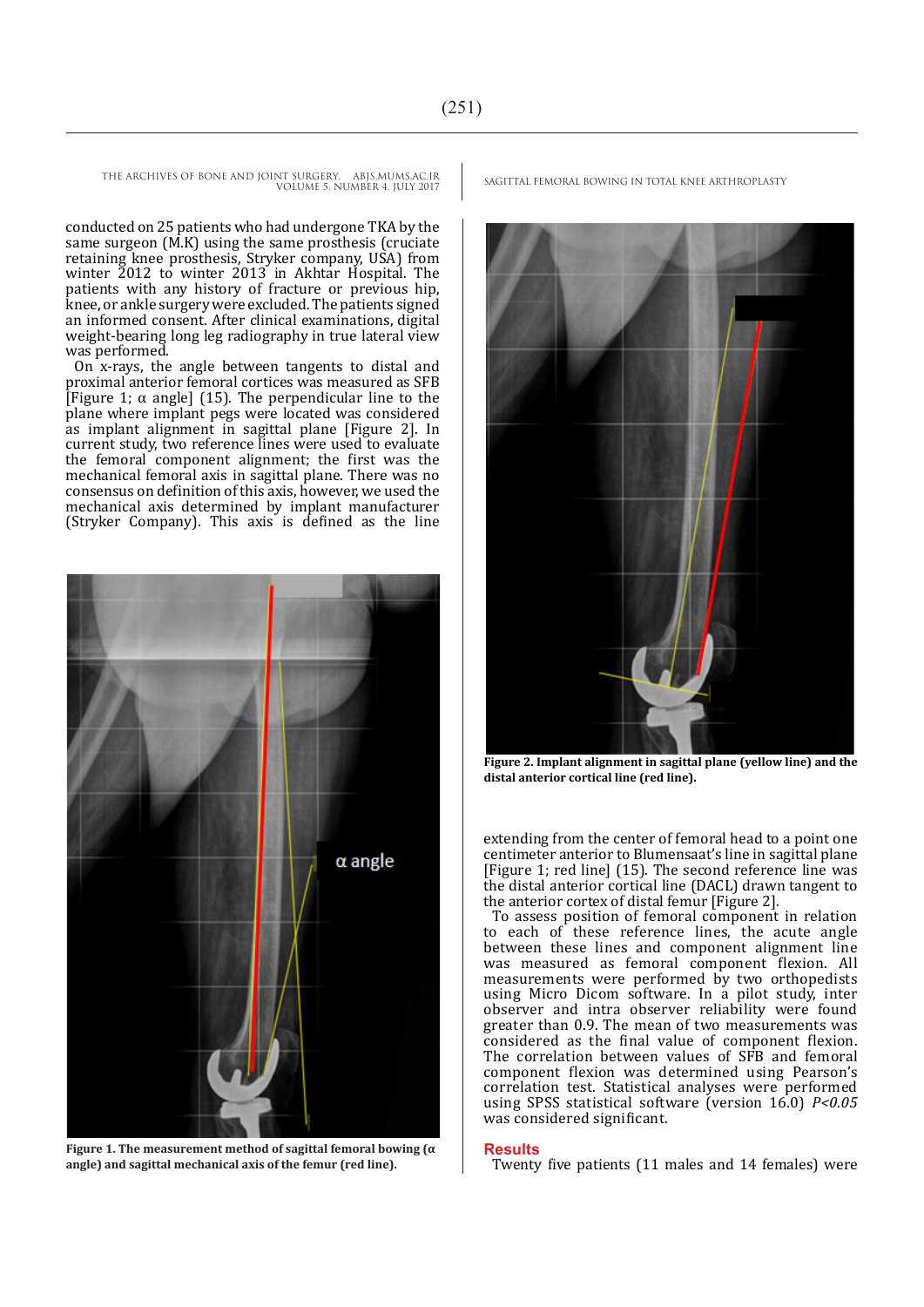VOLUME 5. NUMBER 4. JULY 2017



**Figure 3. The correlation between flexion of the femoral component in relation to the sagittal mechanical axis and sagittal femoral bowing.**

evaluated in the current study. Patients aged 61.5±13.7 years (Range: 53 to 72). The mean interval from the surgery to final visit was 1.1±0.9 years. Mean SFB was determined 2.7±7 degrees (Range: 4 to 16.3 degrees).

The femoral component was in flexion position related to the mechanical axis in all of the patients. Regarding the DACL, the femoral component was in neutral position in some of the patients and small flexion in others. Amount of flexion in relation to mechanical axis and DACL was 8.4 $\pm$ 2.9 degrees (range: 4 to 14.3 degrees) and  $1.70.9\pm$ degrees (range: 0 to 3 degrees), respectively. Pearson's correlation test showed a significant positive correlation between femoral component flexion in relation to mechanical axis and amount of SFB (r=0.798, *P<0.001*) [Figure 3].

#### **Discussion**

The results of the current study showed that sagittal alignment of femoral component is affected by SFB. In other word, femoral component flexion increased significantly with improved SFB.

There are limited studies addressed sagittal alignment of femoral component. We did not find considerable information regarding sagittal alignment of the knee prosthesis in major orthopedic reference books. In general, there is no consensus on sagittal mechanical axis of the alignment of femoral bone and femoral component. The appropriate reference line for evaluating the femoral component alignment is controversial.

The purpose of TKA is to achieve an alignment similar or near to the normal biomechanical alignment of the lower limb in both coronal and sagittal planes (17). Therefore, it is necessary to consider the sagittal mechanical axis of the lower extremity in TKA and find strategies to achieve normal mechanical axis after the operation. Recently,

THE ARCHIVES OF BONE AND JOINT SURGERY. ABJS.MUMS.AC.IR SAGITTAL FEMORAL BOWING IN TOTAL KNEE ARTHROPLASTY

Kim et al. proposed that to increase the survival of the knee prosthesis, over all anatomic alignment of the knee should be placed in 3-7.5 degrees valgus. In addition, femoral component should be placed in 2-8 degrees valgus in coronal plane and 0 to 3 degrees in sagittal plane. Moreover, tibial component should be placed in 90 degrees in coronal plane and 0-7 degrees in sagittal plane. Both components should have 2-5 degrees external rotation (18).

In 2005, Tang et al. studied the alignment of femur in sagittal plane in Chinese population. They found that lateral view of the bone looks like a hockey stick. This exaggerated bowing on the distal end of the femur can affect sagittal position of the femoral component. They also argued that implant design should account for this femoral contour (14). Similar results were obtained in another study in China by Lu et al. (2012), who stated that such morphological features are indicative of the need for changes in how intramedullary guide rods are used (19). In a study in the United States, Yahyawi et al.  $(2007)$  showed that sagittal femoral bowing was smaller in distal third compared to proximal third and has less effect on the final amount of femoral component flexion (10). However, it is possible that distal femoral bowing is not sufficiently large in the Caucasian race to draw the surgeons' attention prior to surgery.

Like the above-mentioned Chinese studies, in our current study, the overall SFB was correlated to and affected the amount of femoral component flexion. Due to the lack of knowledge about the pre- and post-operative sagittal alignment of the lower limb and the correct position of the femoral component, different techniques are utilized to determine the prosthesis alignment and to measure the bowing. It can dramatically affect the results of the studies and reminds the necessity of defining a comprehensive method.

There are various definitions for sagittal femoral mechanical axis, but since the Stryker implants was used in current study, we utilized the mechanical axis defined by this company (15). Regarding the mechanical axis (which is the most important reference line in determining the alignment of the prosthesis), the amount of femoral component flexion was significantly correlated to SFB, and increased with increasing bowing. The femoral component was placed in neutral position or minimal flexion position  $(0-3$  degrees) in relation to the DACL. It should be noticed that, intra operatively, the surgeon considers the DACL as the reference line and tries to align the femoral component parallel to this line. However, this angle may attributed to the surgeon's technical error. Furthermore, the optimal reference line is the mechanical axis which cannot be determined exactly during procedure.

When inserting intramedullary rod, the surgeon should not merely focus on distal femur, because alignment of prosthesis is affected by the total bowing of the femur in sagittal plane.

It should be noted that among factors affecting sagittal alignment of the femoral component, no changes can be made in SFB without osteotomy, but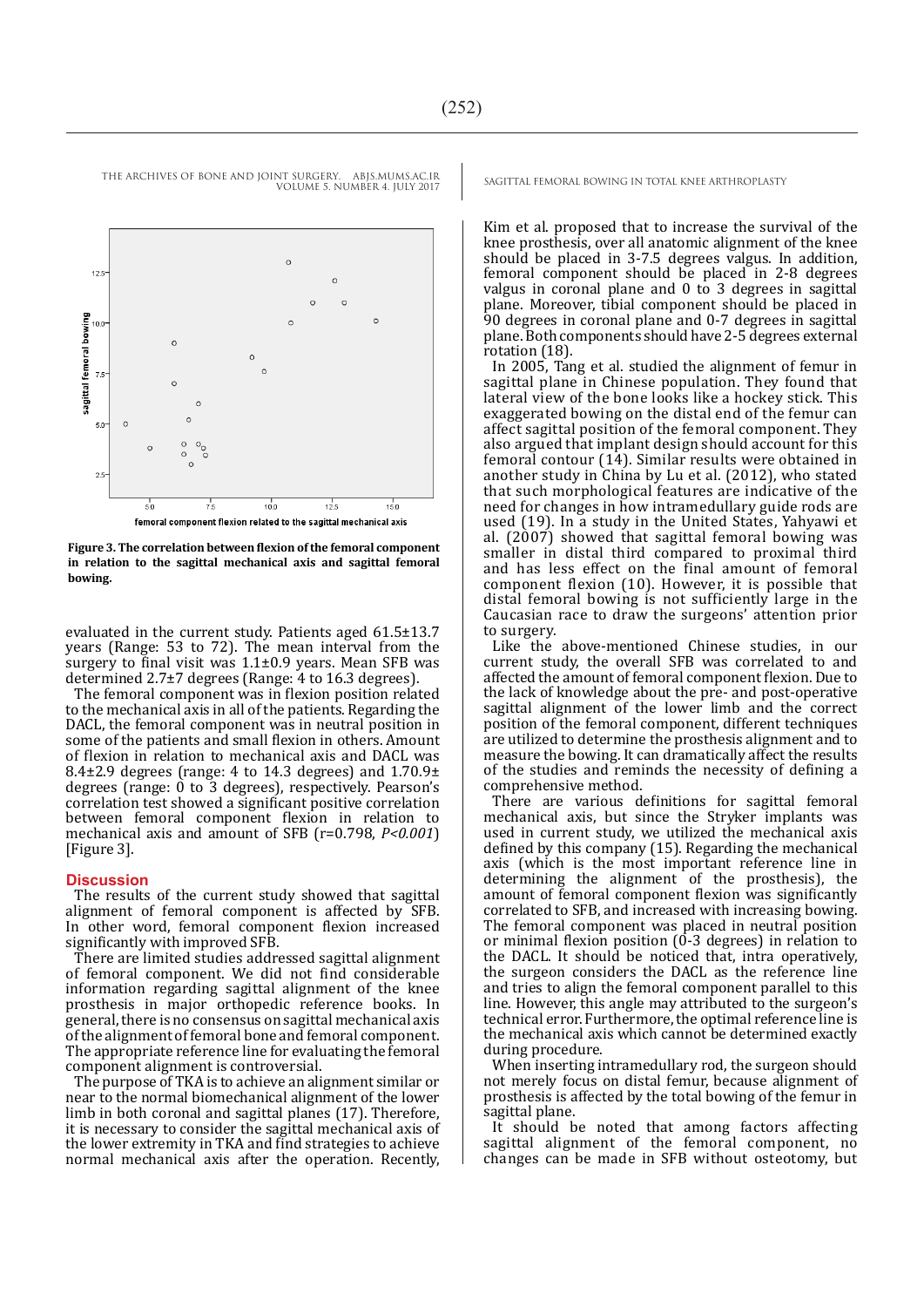THE ARCHIVES OF BONE AND JOINT SURGERY. ABJS.MUMS.AC.IR SAGITTAL FEMORAL BOWING IN TOTAL KNEE ARTHROPLASTY VOLUME 5. NUMBER 4. JULY 2017

other factors can be modified. Therefore, femoral bowing effect should be reduced as much as possible by making changes in other influential factors, such as use of appropriate prosthesis design. Nowadays, the available prostheses, are designed and manufactured based on the morphological data from western societies, yet there are some anatomical and morphological differences between Western and Asian populations (20-22). Hence, in prosthesis design, attention to morphological features in Asian populations is essential. Choosing the appropriate entry point and the appropriate insertion depth for rod and reamer with the correct diameter, can have a major role in improving implant alignment. In recent years, design of navigation and Patient Specific Instrumentation (PSI) has been of huge interest. This can be very helpful in this regard, however, assessment of their efficiency requires further studies.

One of the limitations of the present study was its small sample size. The main problem was lack of sufficient information about how to determine and measure sagittal alignment of the knee prosthesis components,

which requires more extensive studies.

To achieve better results in knee arthroplasty, mechanical alignment of the limb in both coronal and sagittal axes should be preserved. SFB can significantly affect the sagittal alignment of the femoral component which should be greatly considered indesigning the knee prosthesis and during the total knee arthroplasty.

Seyyed Morteza Kazemi MD Tooraj Shafaghi MD Reza Minaei MD Reza Osanloo MD Hashem Abrishamkarzadeh MD Farshad Safdari MSc Bone Joint and Related Tissues Research Center, Shahid Beheshti University of Medical Sciences, Tehran, Iran

#### **References**

- 1. Cherian JJ, Banerjee S, Kapadia BH, Jauregui JJ, Harwin SF, Mont MA. Cementless total knee arthroplasty: a review. J Knee Surg. 2014; 27(3):193-7.
- 2. Moon HK, Han CD, Yang IH, Cha BS. Factors affecting outcome after total knee arthroplasty in patients with diabetes mellitus. Yonsei Med J. 2008; 49(1):129-37.
- 3. Santaguida PL, Hawker GA, Hudak PL, Glazier R, Mahomed NN, Kreder HJ, et al. Patient characteristics affecting the prognosis of total hip and knee joint arthroplasty: a systematic review. Can J Surg. 2008; 51(6):428-36.
- 4. Stan G, Orban H, Gruionu L, Gheorghe P. Coronal malposition effects in total knee arthroplasty: a finite element analysis. Eur J Orthop Surg Traumatol. 2013; 23(6):685-90.
- 5. Rienmüller A, Guggi T, Gruber G, Preiss S, Drobny T. The effect of femoral component rotation on the fiveyear outcome of cemented mobile bearing total knee arthroplasty. Int Orthop. 2012; 36(10):2067-72.
- 6. Liau JJ, Cheng CK, Huang CH, Lo WH. The effect of malalignment on stresses in polyethylene component of total knee prostheses--a finite element analysis. Clin Biomech (Bristol, Avon). 2002; 17(2):140-6.
- 7. O'Rourke MR, Callaghan JJ, Goetz DD, Sullivan PM, Johnston RC. Osteolysis associated with a cemented modular posterior-cruciate-substituting total knee design. J Bone Joint Surg Am. 2002; 84(8):1362-71.
- 8. Piazza SJ, Delp SL, Stulberg SD, Stern SH. Posterior tilting of the tibial component decreases femoral rollback in posterior-substituting knee replacement: a computer simulation study. J Orthop Res. 1998; 16(2):264-70.
- 9. Puloski SK, McCalden RW, MacDonald SJ, Rorabeck CH, Bourne RB. Tibial post wear in posterior stabilized total knee arthroplasty. An unrecognized source of polyethylene debris. J Bone Joint Surg Am. 2001; 83- A(3):390-7.
- 10.Yehyawi TM, Callaghan JJ, Pedersen DR, O'Rourke MR, Liu SS. Variances in sagittal femoral shaft bowing in patients undergoing TKA. Clin Orthop Relat Res. 2007; 464(1):99–104.
- 11.Lesh ML, Schneider DJ, Deol G, Davis B, Jacobs CR, Pellegrini VD Jr. The consequences of anterior femoral notching in total knee arthroplasty. A biomechanical study. J Bone Joint Surg Am. 2000; 82-A(8):1096-101.
- 12.Ritter MA, Thong AE, Keating EM, Faris PM, Meding JB, Berend ME, et al. The effect of femoral notching during total knee arthroplasty on the prevalence of postoperative femoral fractures and on clinical outcome. J Bone Joint Surg Am. 2005; 87(11):2411-4.
- 13.Shawen SB, Belmont PJ Jr, Klemme WR, Topoleski LD, Xenos JS, Orchowski JR. Osteoporosis and anterior femoral notching in periprosthetic supracondylar femoral fractures: a biomechanical analysis. J Bone